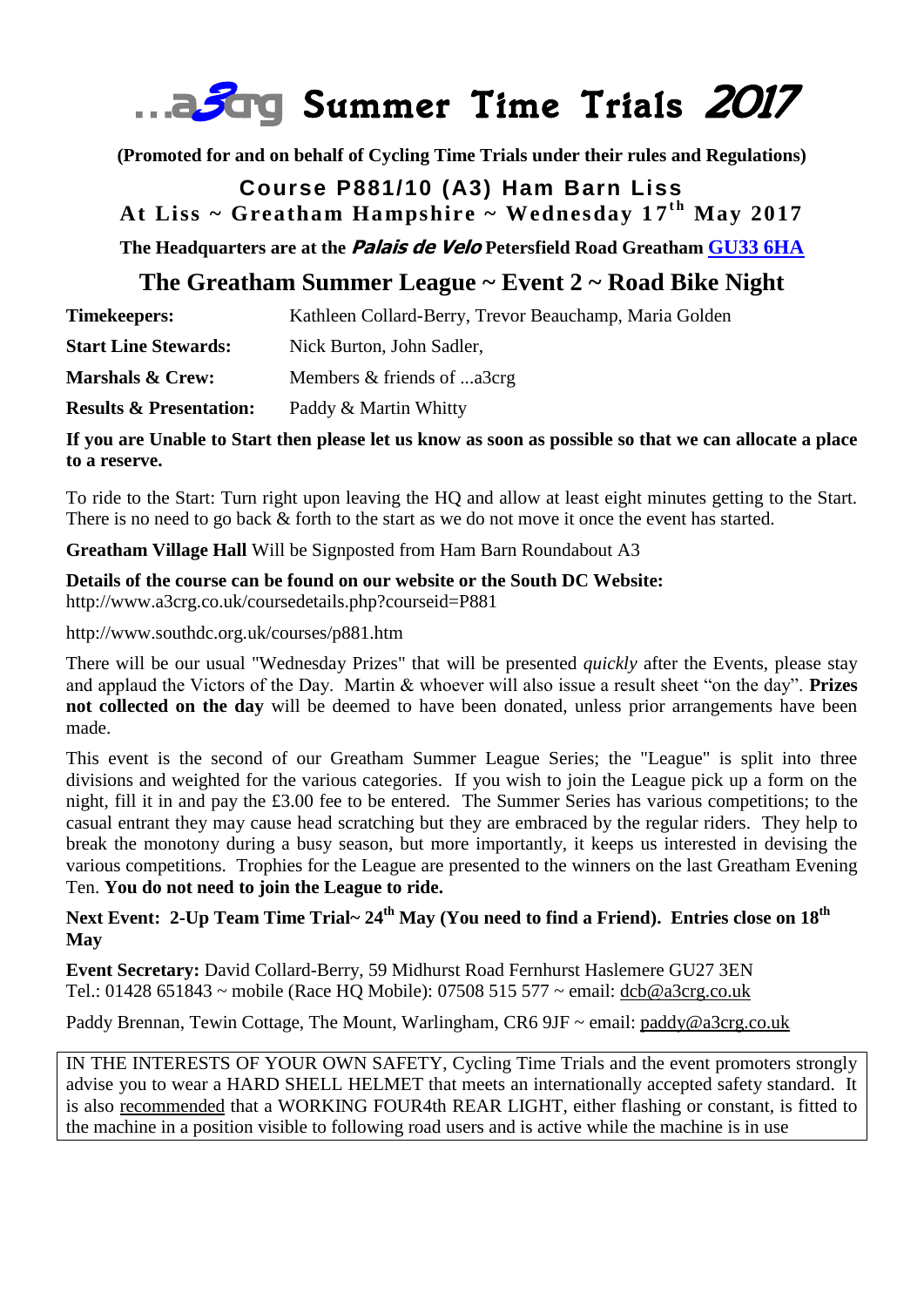#### **Event 2T Tandem**

| <b>Num</b> | <b>Rider</b>   | Team / Club | Cat | <b>Start Time</b> |
|------------|----------------|-------------|-----|-------------------|
|            | Rob Merrifield | TeamSpy     | Vet |                   |
|            | Gary Kurth     | TeamSpy     | Sen | 19:01             |

# **Road Bike Night ~ No TT Bikes, Just Road Bike Bling**

| <b>Num</b>     | <b>Rider</b>           | Team / Club                        | Cat       | <b>Start Time</b> |
|----------------|------------------------|------------------------------------|-----------|-------------------|
| $\overline{4}$ | <b>Stanley Bennett</b> | a3crg                              | Vet       | 19:02             |
| 5              | <b>Brian Hall</b>      | Hampshire RC                       | Vet       | 19:02:30          |
| 6              | Clive Hutchinson       | Petersfield Triathlon Club         | Vet       | 19:03             |
| $\overline{7}$ | Martin Whitty          | a3crg                              | Vet       | 19:03:30          |
| 8              | Michael Churcher       | <b>Bognor Regis CC</b>             | Vet       | 19:04             |
| 9              | Nigel Bicknell         | Farnham RC                         | Vet       | 19:04:30          |
| 10             | David Robbins          | Petersfield Triathlon Club         | Vet       | 19:05             |
| 11             | <b>Greg Harding</b>    | Farnham RC                         | Vet       | 19:05:30          |
| 12             | Johanna Lovell         | a3crg                              | WV        | 19:06             |
| 13             | Peter Davis            | Royal Navy & Royal Marines CA      | Sen       | 19:06:30          |
| 14             | Roger Chapman          | Farnham RC                         | Vet       | 19:07             |
| 15             | <b>Matt Twist</b>      | Petersfield Triathlon Club         | Sen       | 19:07:30          |
| 16             | Angus White            | West Wight Wheelers                | Vet       | 19:08             |
| 17             | <b>Richard Sawdon</b>  | TeamSpy                            | Vet       | 19:08:30          |
| 18             | Rachael Lamont         | Hampshire RC                       | WV        | 19:09             |
| 19             | <b>Ben Sibley</b>      | West Wight Wheelers                | Sen       | 19:09:30          |
| 20             | <b>Geoff Newman</b>    | Farnham RC                         | Vet       | 19:10             |
| 21             | <b>James Veal</b>      | TeamSpy                            | Sen       | 19:10:30          |
| 22             | <b>Yvonne Frampton</b> | Portsmouth North End CC            | <b>WV</b> | 19:11             |
| 23             | Ken Rayson             | a3crg                              | Vet       | 19:11:30          |
| 24             | Alison Ford            | <b>VC</b> Meudon                   | <b>WV</b> | 19:12             |
| 25             | <b>Tim Grose</b>       | Velo Club Godalming & Haslemere    | Vet       | 19:12:30          |
| 26             | Sean Williams          | TeamSpy                            | Vet       | 19:13             |
| 27             | Simon Craig-Mcfeely    | a3crg                              | Vet       | 19:13:30          |
| 28             | <b>James Morris</b>    | VC Meudon                          | Vet       | 19:14             |
| 29             | Stephen Skinner        | VTTA (Wessex Group)                | Vet       | 19:14:30          |
| 30             | <b>Andrew Lovell</b>   | a3crg                              | Vet       | 19:15             |
| 31             | John Isard             | Hampshire RC                       | Vet       | 19:15:30          |
| 32             | Peter Knipe            | Fareham Wheelers CC                | Vet       | 19:16             |
| 33             | <b>Joe Staunton</b>    | Wightlink Wight Mountain Race Team | Sen       | 19:16:30          |
| 34             | Silvio Cortis          | Farnham RC                         | Vet       | 19:17             |
| 35             | Mark Henrick           | <b>VC</b> Meudon                   | Vet       | 19:17:30          |
| 36             | Mike Garner            | a3crg                              | Vet       | 19:18             |
| 37             | Robert Oliver          | Fareham Wheelers CC                | Vet       | 19:18:30          |
| 38             | Den Tapping            | a3crg                              | Vet       | 19:19             |
| 39             | <b>Clint Oliver</b>    | TeamSpy                            | Vet       | 19:19:30          |
| 40             | Patrick Brennan        | a3crg                              | Sen       | 19:20             |
| 41             | <b>Andrew Phipps</b>   | Royal Navy & Royal Marines CA      | Vet       | 19:20:30          |
| 42             | Sandra Sellis          | Petersfield Triathlon Club         | <b>WV</b> | 19:21             |
| 43             | <b>Jason Hayles</b>    | TeamSpy                            | Esp       | 19:21:30          |
| 44             | Gillian Reynolds       | Willesden CC                       | <b>WV</b> | 19:22             |